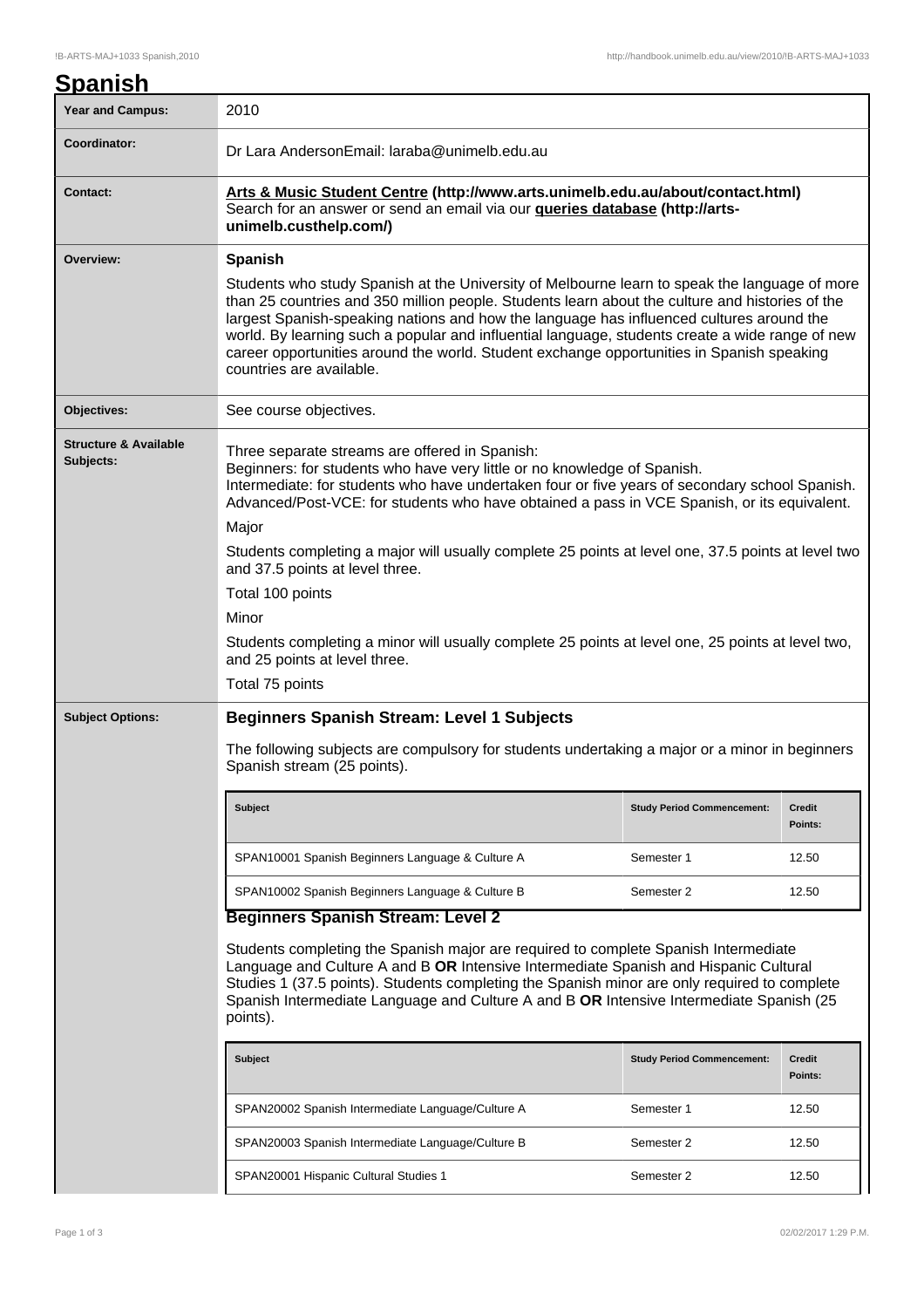|                                                                                                                                                                                                                                                                                                                                     | Summer Term                       | 25                                                                                |
|-------------------------------------------------------------------------------------------------------------------------------------------------------------------------------------------------------------------------------------------------------------------------------------------------------------------------------------|-----------------------------------|-----------------------------------------------------------------------------------|
| SPAN20020 Intensive Intermediate Spanish<br><b>Beginners Spanish Stream: Level 3 Subjects</b>                                                                                                                                                                                                                                       |                                   |                                                                                   |
| The following subjects are compulsory for students completing a major or a minor in the<br>beginners Spanish stream (25 points). Students completing a major must also undertake one<br>Level 3 elective (12.5 points).                                                                                                             |                                   |                                                                                   |
| <b>Subject</b>                                                                                                                                                                                                                                                                                                                      | <b>Study Period Commencement:</b> | Credit<br>Points:                                                                 |
| SPAN30014 Spanish Post-Intermediate 3A                                                                                                                                                                                                                                                                                              | Semester 1                        | 12.50                                                                             |
| SPAN30015 Spanish Post-Intermediate 3B                                                                                                                                                                                                                                                                                              | Semester 2                        | 12.50                                                                             |
| intermediate Spanish stream (25 points).                                                                                                                                                                                                                                                                                            |                                   |                                                                                   |
| Subject                                                                                                                                                                                                                                                                                                                             | <b>Study Period Commencement:</b> | <b>Credit</b><br>Points:                                                          |
| SPAN10003 Spanish Intermediate Language/Culture A                                                                                                                                                                                                                                                                                   | Semester 1                        |                                                                                   |
| SPAN10004 Spanish Intermediate Language/Culture B<br><b>Intermediate Spanish Stream: Level 2 Subjects</b><br>The following subjects are compulsory for students completing a major or a minor in<br>intermediate Spanish stream (25 points). Students completing a major must also undertake one<br>Level 2 elective (12.5 points). | Semester 2                        |                                                                                   |
| Subject                                                                                                                                                                                                                                                                                                                             | <b>Study Period Commencement:</b> |                                                                                   |
| SPAN20018 Spanish Post-Intermediate 2A                                                                                                                                                                                                                                                                                              | Semester 1                        |                                                                                   |
| SPAN20019 Spanish Post-Intermediate 2B                                                                                                                                                                                                                                                                                              | Semester 2                        |                                                                                   |
| <b>Intermediate Spanish Stream: Level 3 Subjects</b>                                                                                                                                                                                                                                                                                |                                   |                                                                                   |
| The following subject is compulsory for students completing a major or a minor in intermediate<br>Spanish stream (12.5 points). Students completing a major in this stream must also complete<br>two Level 3 electives (25 points). Students completing a minor must complete one Level 3<br>elective (12.5 points).                |                                   |                                                                                   |
| <b>Subject</b>                                                                                                                                                                                                                                                                                                                      | <b>Study Period Commencement:</b> | 12.50<br>12.50<br><b>Credit</b><br>Points:<br>12.50<br>12.50<br>Credit<br>Points: |

## **Advanced/Post-VCE Spanish Stream: Level 2 Subjects**

The following three subjects are compulsory for students completing a major or a minor in advanced/post VCE Spanish stream (25 points). Students completing a major must also undertake one Level 2 elective (12.5 points).